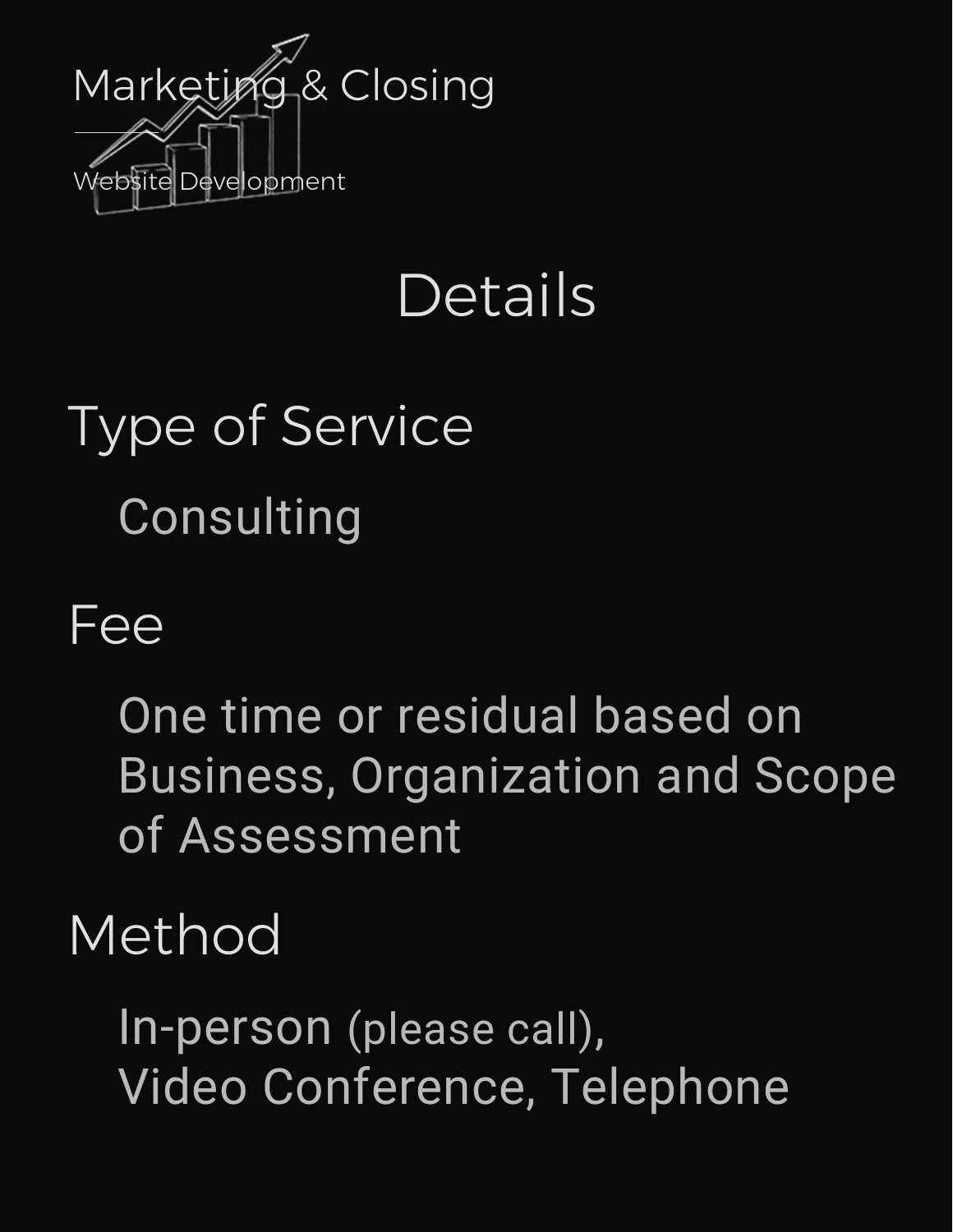## Summary

Consulting with our Team to develop a solid Plan and Foundation for modifying your existing or creating a new Website

#### Features

- Customized to your needs
- Current Website Platforms
- Copywriting
- Image and Branding
- Ecommerce
- Speed/Functionality
- Development / Strategy
- Vision, Goals and Plan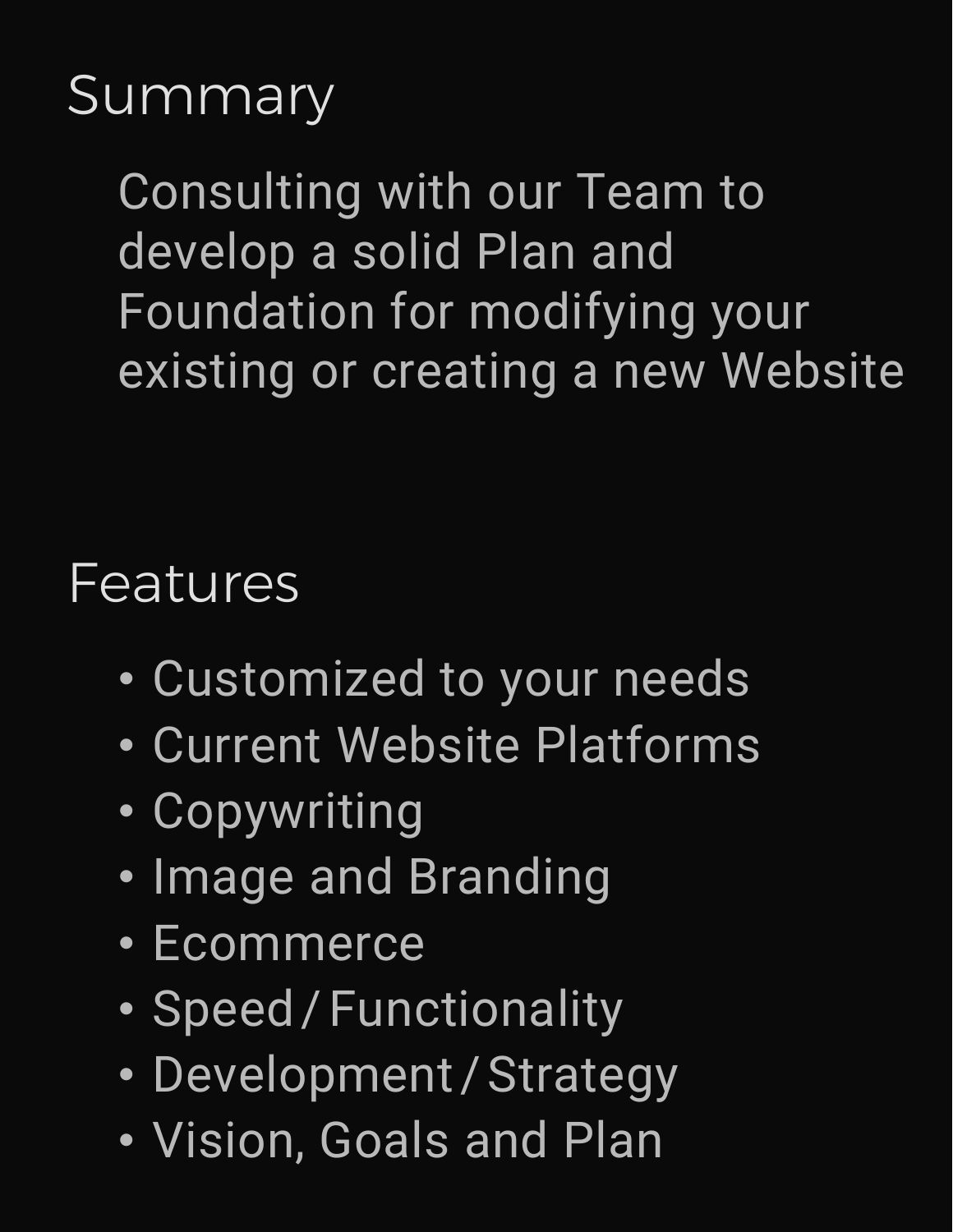## Goals and Expectations

Develop a plan for successfully updating an existing Website or creating something new

Requirements

Strict Confidentiality Agreement, Utilization of your internal Staffing or external Contractor of choice for actually building the Website including maintenance